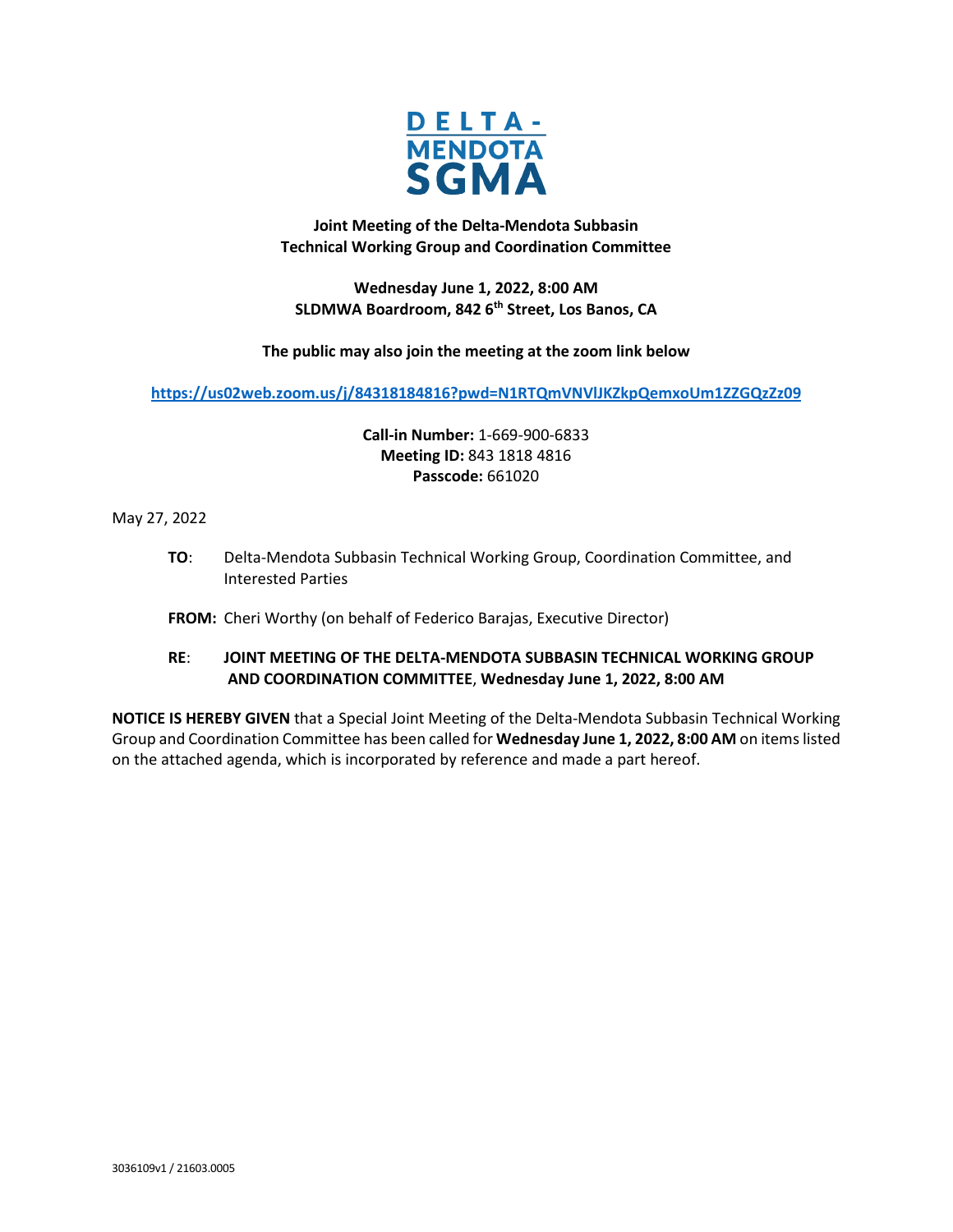

## **Joint Meeting of the Delta-Mendota Subbasin Technical Working Group and Coordination Committee**

## **Wednesday June 1, 2022, 8:00 AM**

## **AGENDA**

- 1. Call to Order/Roll Call
- 2. Committees to Consider Corrections or Additions to the Agenda of Items, as authorized by Government Code Section 54950 et seq.
- 3. Opportunity for Public Comment

## **Consent Calendar**

- 4. Committees to Review and Take Action on Consent Calendar, Martin
	- A. Minutes of the March 11, 2022; March 28, 2022; and, April 26, 2022 Special Meetings of the Coordination Committee.
	- B. Minutes of the May 11, 2022 and May 18, 2022 Special Meetings of the Joint Technical Working Group and Coordination Committee
	- C. Coordination Committee Budget to Actual Report

### **Action Items**

- 5. Committees to Consider Approval of the Subsidence Characterization and Project Feasibility Study for the Delta-Mendota Subbasin, Brodie
- 6. Committees to Consider Directing Staff to Prepare a Special Project Agreement for Administration Expenses of SGM Implementation Grant Funds, Brodie
- 7. Committees to Consider Authorizing Woodard & Curran to Complete Revisions on the Water Budget and Narrative, and Make Necessary Changes to the GSP Common Chapter, Brodie

### **Report Items**

- 8. Review of Revised Budgets for Common Chapter Updates, Brodie
- 9. Committees to Discuss Current Status of GSP Revisions in Response to DWR Determination Letter, Martin
- 10. Committees to Discuss Consultation Meetings with DWR on Subbasin Proposed Responses to DWR Determination Letter, Martin
- 11. Committees to Discuss Revised Water Budget, Martin
- 12. Committee to Discuss Revised Sustainable Management Criteria and Tables for: Chronic Lowering of Groundwater Levels; Reduction in Groundwater Storage; and, Land Subsidence, Martin